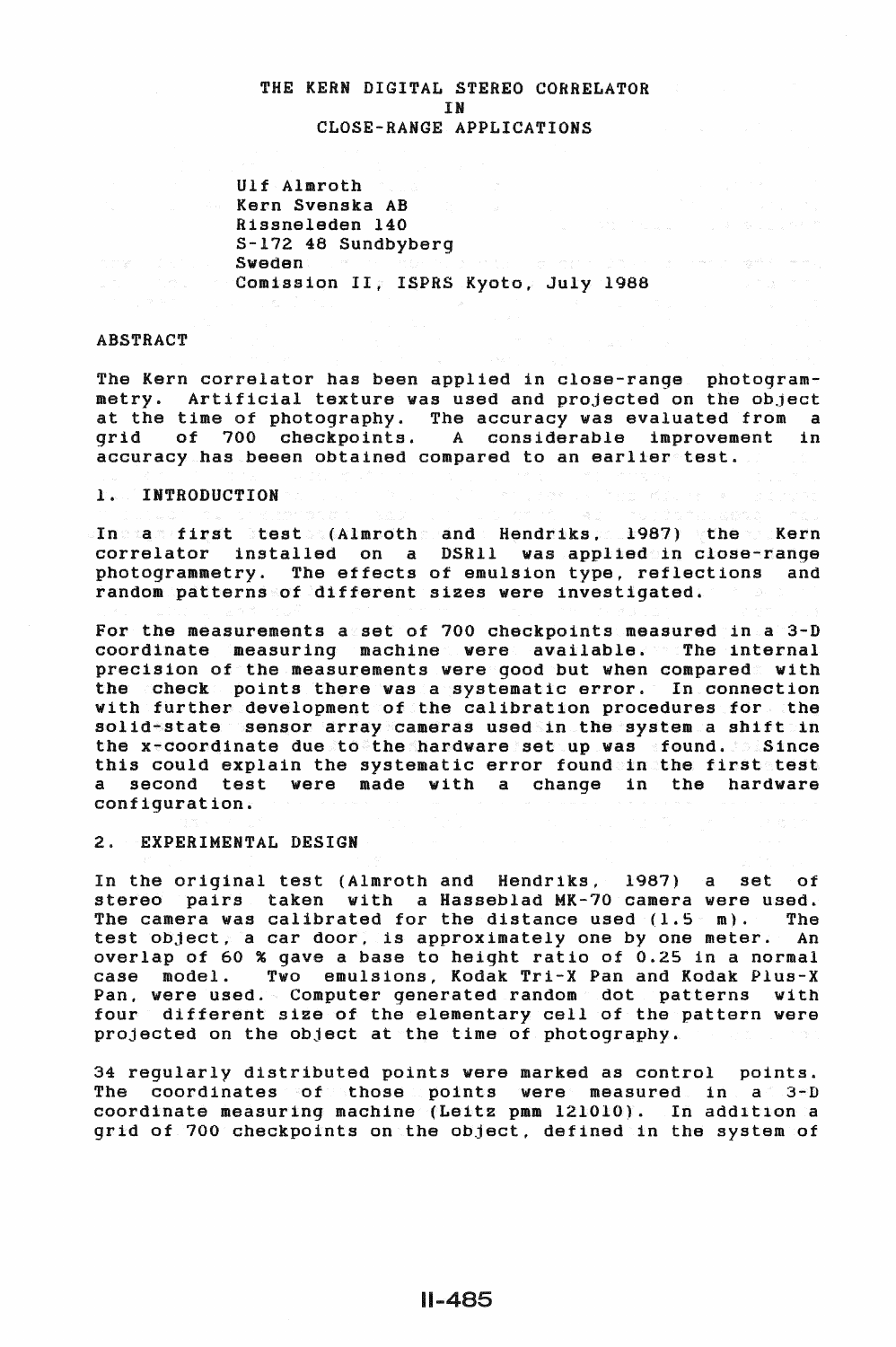the Leitz machine, vere also measured.

The checkpoint grid was then measured with the correlator and by operator and the results evaluated using the meaurements in the Leitz machine. The accuracy was computed as the RMS of the differences between the mesaurements in the DSRll and the ground truth. The internal precision was estimated from replicated measurements.

For the second test one of the stereo pairs used originally was chosen. In the remeasurement optimal parameters for the correlation were chosen (Hendriks, 1988) based on the results from the first test. The automatic gain control of the solid-state cameras causing the coordinate shift was turned off and modified solid-state camera calibration procdures (Almroth. 1987) were used.

- Justific Dialogue State Dialogue State Information 2012年

**Service Control** 

#### 3. RESULTS SURVEY AND AN

The influences of film type, pattern size, reflections and choice of parameters for the correlator are discussed in two papers (Almroth and Hendriks, 1987 and Hendriks, 1988). There the presentation is focused on the improvement in accuracy obtained by the minor change in the hardware cand by improved calibration procedures. aav illas a sa belistant roduistrat<br>Las enotipeliar ,egyd solaidge to abbatte en? (vrdaestabiode

Ins endities ary notaless to side and any prestedience<br>In the firstatest it was possible to find optimal settings of the run-time parameters for the correlator. For the pixel size used in the system, 13 by 16 um, there was no significant difference between the two film types used. A pattern with a 150 um size of the elementary cell was optimal. The influence of reflections were tested by treating the surface with mat paint before taking some of the photographs. The result was a decrease in the RMS of 20 to 30 %. With the pattern used. the correlation was sucessful in more than 90 % of the points for all:**models measured.**sol comme cidamedaya and mistogre bisoc sidd<br>avawbrad sad di apryab a dile sobm olev dasd badoel h  $\frac{\partial \mathcal{U}_i}{\partial \mathcal{U}}$ 

|  | SVDTSC |  | 國 经一定        |
|--|--------|--|--------------|
|  |        |  | and a family |

|            | Measured by Gain control | RMS (mm)                                 | ਨਾ ਸਾਹ ਨਾ ਦਾ ਭਰ ਦਿੱਤੀ ਹੈ ਹੋ?<br>Bias (mm)<br>ی ایک است که است که این است می شود. این است این است که این این است که است این این این این این این این این این |
|------------|--------------------------|------------------------------------------|------------------------------------------------------------------------------------------------------------------------------------------------------------|
| correlator | $\circ$ n                | $2.200 - 3.306$                          | $-1.605 - -3.088$                                                                                                                                          |
|            |                          | correlator off $\sim$ 0.072 $\sim$ 0.095 | <b>海南平平城南北省平原县县县南京省市平平县北省市南方省市区市平原市区市区城市区东区和平平区区市市平原市区市区市区市区区区</b><br>$0.022 - 0.036$                                                                      |
|            |                          |                                          | operator (1999) $\leq$ $\leq$ $\leq$ 10 $\leq$ 0.414 $\pm$ 0.475 $\geq$ -0.032 - $\pm$ 0.039                                                               |
|            |                          |                                          | 最もない 交換 ことはない ふりのある 御見儀 しんこう 不得 こうよう こうしょうほう やくかい あいこと こうしょう こうかい やめい しんしゃ                                                                                 |

Table 1. RMS when compared to the checkpoints. Automatic gain control of the solid-state cameras on and off. RMS for same model measured by operator for comparison. The state

In the first test it was evident that a systematic error was the first test it was evident that a systematic error was present.  $\triangleright$  The RMS and the computed bias (mean of differences) was sof the same order. The correlator mesurements were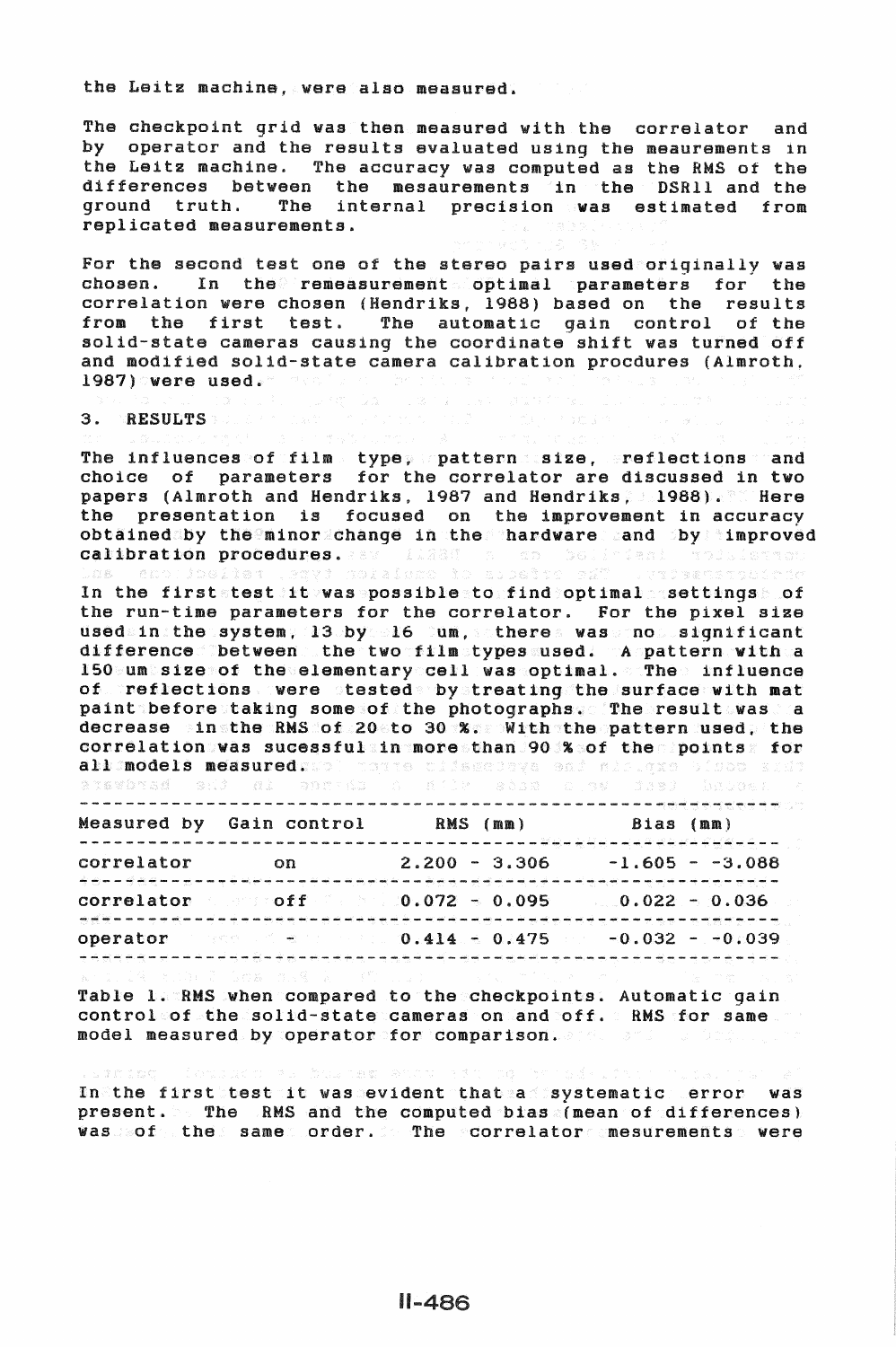consistent in sense that the measured value was always above the true surface. In table 1. the intervals obtained for the RMS and the bias with and without automatic gain control are shown as well as the corresponding values for measurements by operator.

# 4. DISCUSSION . .

In the first teat measurements were made in the object system as defined by the 3-D machine but also in the model system. The systematic deviations in the object system were analyzed and compared to the measurements in the model system (Almroth and Hendriks, 1987). From the scale factor and the precision of the measurements in the model system the conclusion was drawn, that if the systematic trend could be removed, it was possible to obtain a RMS of at least 0.2 mm. The second teat has verified this.

The resulting RMS is about 50% better than predicted from the first test. In addition it also smaller than the RMS from operator measurements. All the error sources (orientations. accuracy of control and checkpoints) are the same except the pointing precision of the parallax measurement. The relation between the second set of correlator measurements and the operator measurements can be explained by this fact.

If the precision of the parallax measurement is 5 um with a base to height ratio of 0.25 we would expect a precision in height in around 0.5 mm. This is verified by the operator measurements that range from 0.414 to 0.475. With a texture well suited for correlation like the random pattern used and an unfavorable model geometry the "pointing" of the correlator is superior to the operator. The results indicate a precision in the parallax mesurement of 1 um. This can be compared to the precison of a measurement of a single point with the correlator that was estimated to 0.5 um for a well defined target (Almroth, 1987).

### 5. CONCLUSIONS

The Kern correlator has been sucesstully applied to close-range imagery. Improvements in the hardware and the calibration procedures for the solid-state cameras in the system made it possible to obtain an absolute accuracy better than one to five thousand. The test indicates that it possible not only to successfully automate the measuring procedures but also to improve the accuracy by introducing correlations techniques.

### 6. REFERENCES

Almroth U."Some Aspects of Solid-state Sensor Array Calibration for DSRll'•. Licenciate Thesis, Department of Photogrammetry, Royal Institute of Technology. Stockholm, 1987.